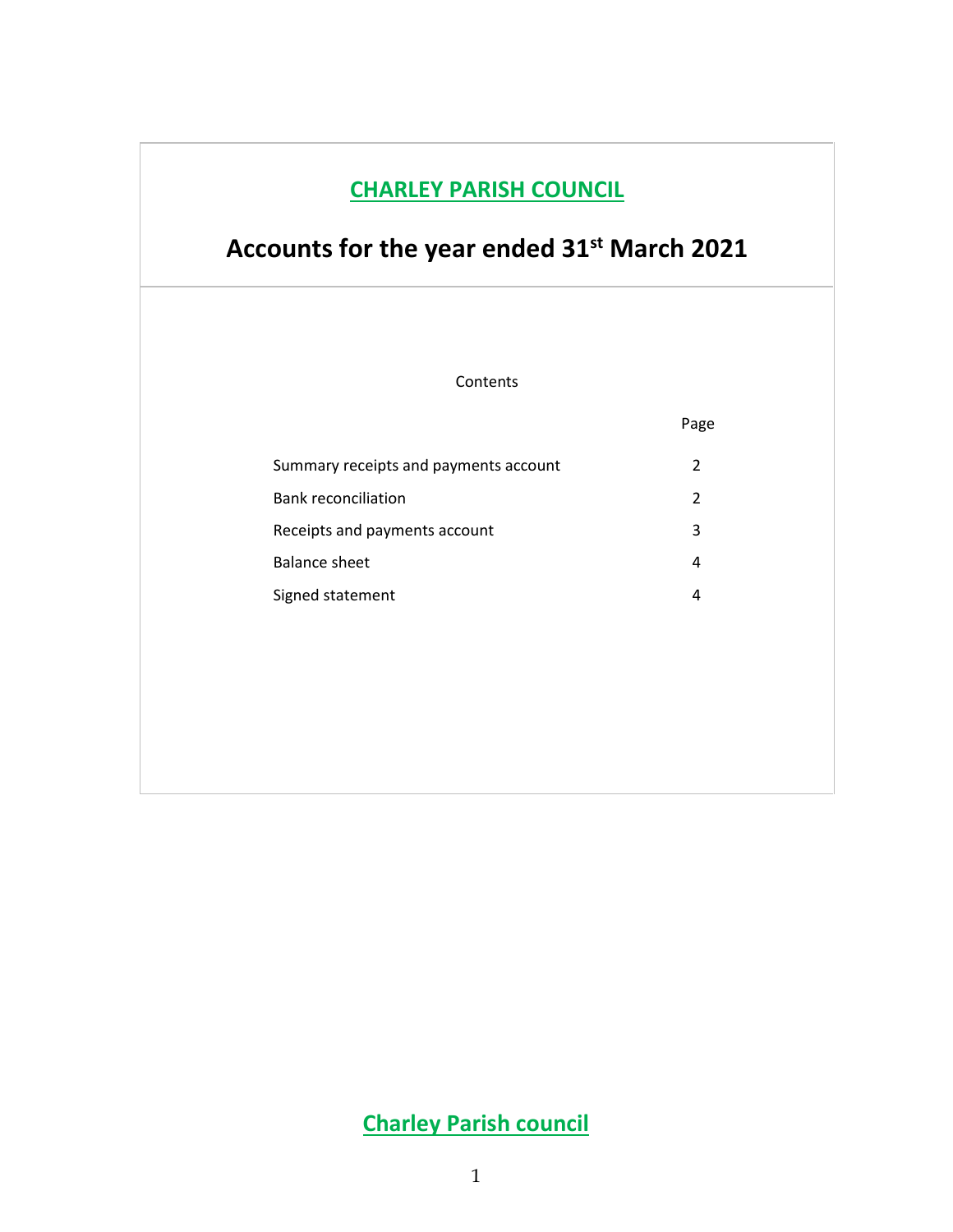### **Summary Receipts and Payments Account**

### **2020/21**

|                                      | £       |
|--------------------------------------|---------|
|                                      |         |
| Balance brought forward from 2019/20 | 4553.12 |
| add total receipts in 2020/21        | 4696.88 |
| Unrepresented cheques                | 104.00  |
| less total payments in 2020/21       | 4971.84 |
| Balance carried forward to 2021/22   | 4278.16 |

# **Bank Reconciliation 31 March 2021**

|                                                | f       |
|------------------------------------------------|---------|
| NATWEST Bank:                                  |         |
| Current account                                | 3379.15 |
| Reserve account                                | 899.02  |
|                                                |         |
| Total:                                         | 4278.17 |
| ladd cash in hand                              | 0       |
| add receipts shown as received in year but not | 0.00    |
| banked by 31 March 2020                        |         |
| less cheques drawn but not presented by 31     | 0       |
| March 2020                                     |         |
|                                                |         |
| Balance                                        | 4278.17 |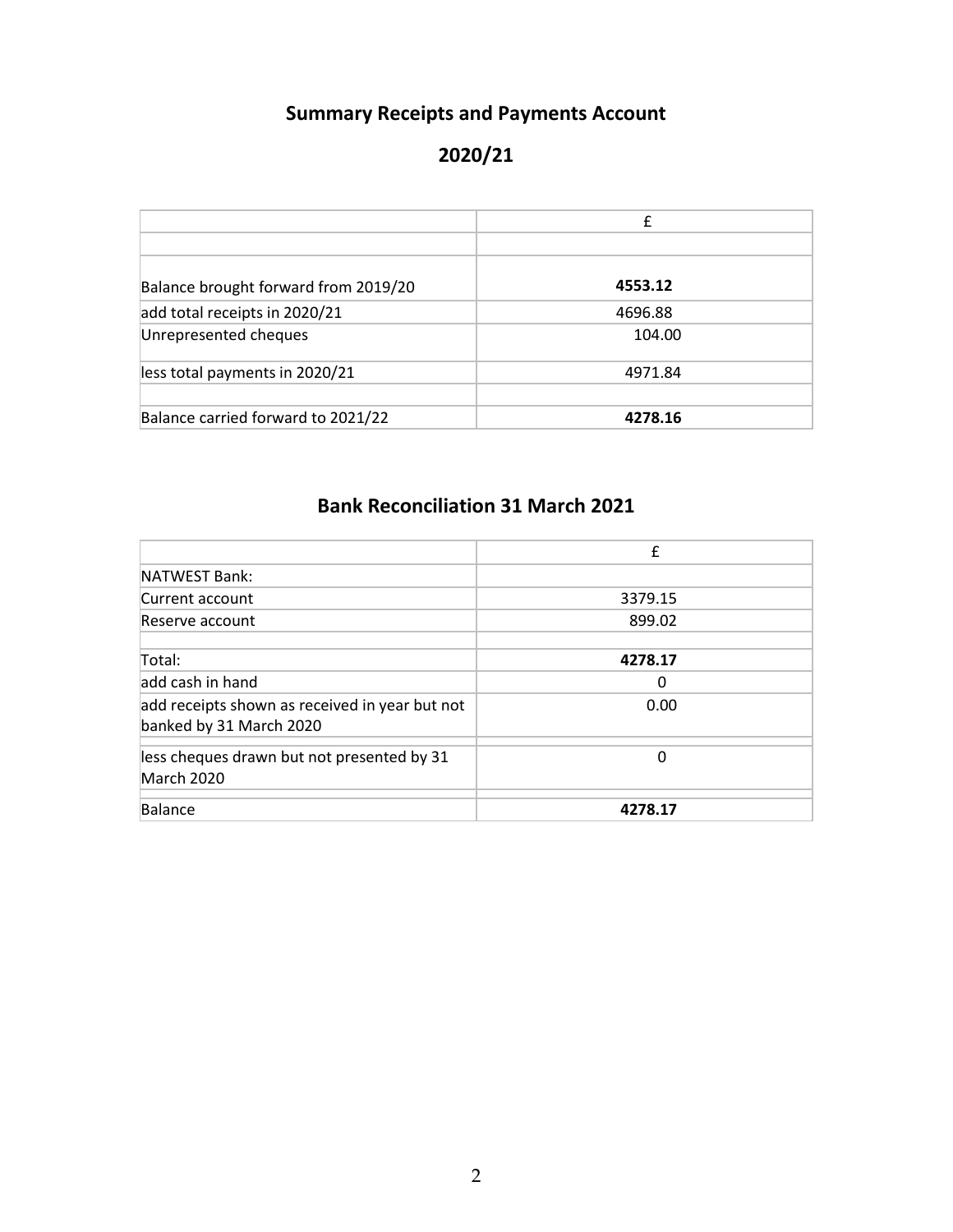| <b>Previous Year</b><br>2018/19 |                            | 2019/20     |
|---------------------------------|----------------------------|-------------|
| £                               | <b>Receipts</b>            | £           |
| 4144.00                         | Precept                    | 4545.50     |
| 1.81                            | <b>Bank Interest</b>       | 0.38        |
| 151                             | VAT reimbursement          | 151         |
| 4296.81                         | <b>TOTAL</b>               | 4696.88     |
|                                 | <b>Payments (less VAT)</b> |             |
| 1279.50                         | Clerk's salary             | 2679.54     |
| 260.40                          | <b>HMRC</b>                | 515.8       |
| 127.99                          | Subscription               | 341.22      |
| 597.60                          | Website                    | $\mathbf 0$ |
| 363.30                          | Insurance                  | 363.30      |
| 250.00                          | Chairman allowance         | 275.00      |
| 28.13                           | Admin                      | 39.00       |
| 100.19                          | <b>Election fees</b>       | $\mathbf 0$ |
| 0                               | S137                       | $\mathbf 0$ |
| $\mathbf 0$                     | Training                   | 170.00      |
| 40.00                           | Misc                       | 120.00      |
|                                 | Audit fees                 | 340.00      |
| 3,047.11                        | Subtotal:                  | 4971.84     |
| $\mathbf 0$                     | Plus recoverable VAT       | $\mathbf 0$ |
|                                 | Sub total                  | 4971.84     |
|                                 | <b>TOTAL:</b>              | $-274.96$   |

### **Receipts and Payments Account for the year ended 31 March 2021**

**Charley Parish Council**